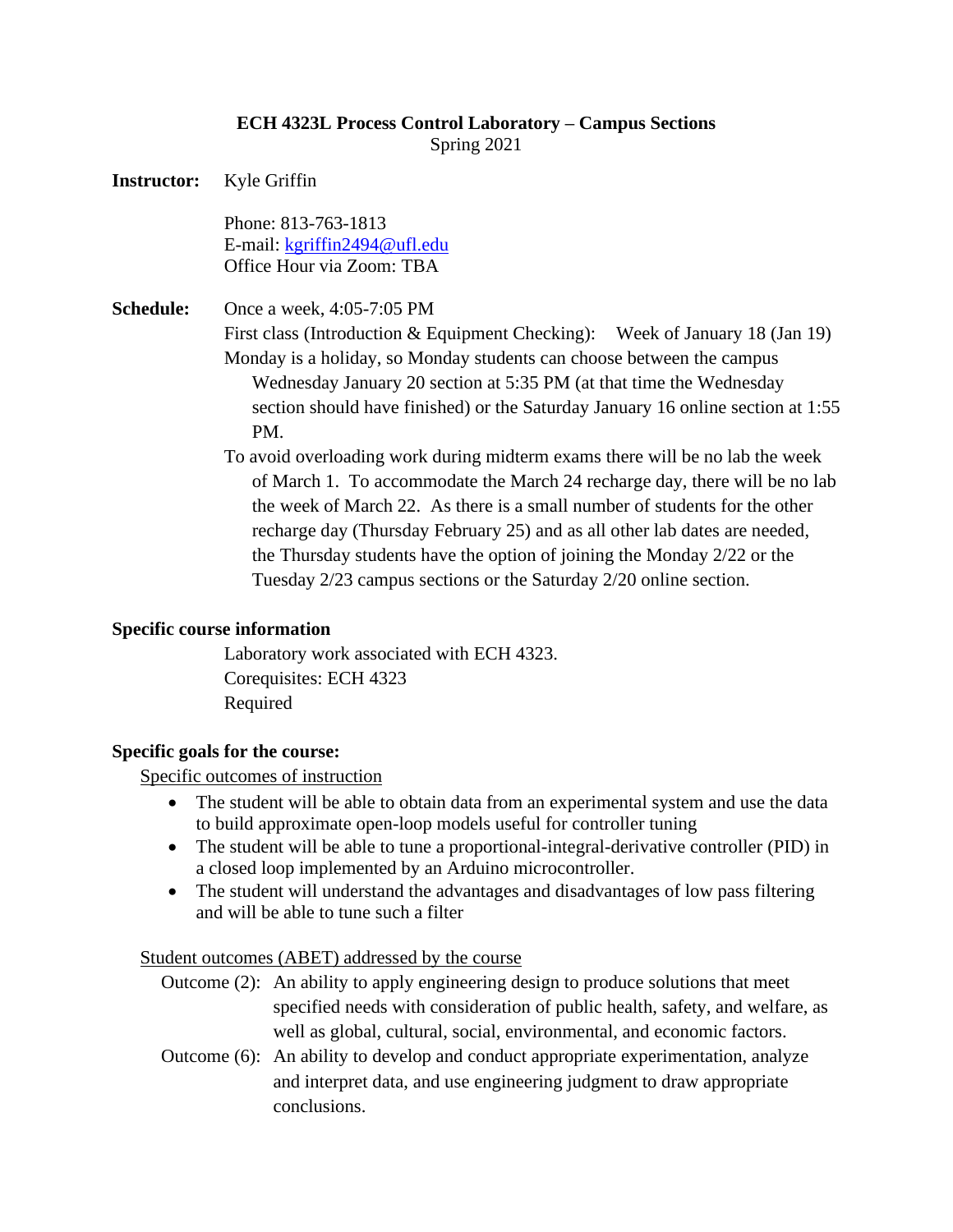# **Course Topics:**

- Modeling a physical temperature-control system of a water-filled container heated by a beverage heater and cooled by computer fans
- Linearizing the model of the temperature-control system
- Directly obtaining a first order plus time delay (FOPTD) transfer function model by fitting parameters to experimental data from step changes
- Directly obtaining a higher order transfer function model by fitting parameters to experimental data from step changes
- Directly obtaining transfer function models by fitting parameters to experimental data from pulse changes
- Designing PI and PID controllers for a FOPTD model using the Cohen-Coon and the minimization of integral-time-absolute-error methods, and experimentally testing their performance.
- Designing PI and PID controllers for FOPTD and higher order transfer functions using the Ziegler-Nichols method and experimentally testing its performance
- Experimentally investigating the effect of the filtering time constant on the performance of PID controllers

# **Experiments:**

|                      | 1. (week of 1/25) Intro to Process Control: Student competition on controlling the can<br>temperature manually                                                                    |
|----------------------|-----------------------------------------------------------------------------------------------------------------------------------------------------------------------------------|
| 2. (week of $2/1$ )  | Experiments to validate the energy balance model for the heater effect on the<br>can temperature                                                                                  |
| 3. (week of $2/8$ )  | Experiments used to build a model of the effect of fan speed on the heat<br>transfer coefficient                                                                                  |
| 4. (week of $2/15$ ) | Introduction to feedback control and the benefits of integral action                                                                                                              |
| 5. (week of 2/22)    | Step change experiments used to build a first order plus time delay (FOPTD)<br>transfer function model                                                                            |
| 6. (week of $3/8$ )  | Testing the performance of PI controllers tuned using the Cohen-Coon and<br>ITAE minimization methods applied to the transfer function of Experiment 5.                           |
| 7. (week of $3/15$ ) | Pulse input testing and use of the data to build a FOPTD transfer function<br>model and a Second Order Plus Time Delay (SOPTD) transfer function<br>model.                        |
|                      | 8. (week of 3/29) Testing the performance of PI controllers tuned using the Cohen-Coon and<br>ITAE minimization methods applied to the transfer function of Experiment 7.         |
| 9. (week of $4/5$ )  | Experiments to investigate the effect of derivative action and low-pass<br>filtering.                                                                                             |
|                      | 10. (week of 4/12) Testing the performance of PI and PID controllers tuned by the Zieger-<br>Nichols method applied to the FOPTD and SOPTD transfer functions of<br>Experiment 7. |
|                      | 11. (week of 4/19) Student competition on controlling the can temperature with their deigned PI<br>or PID controllers.                                                            |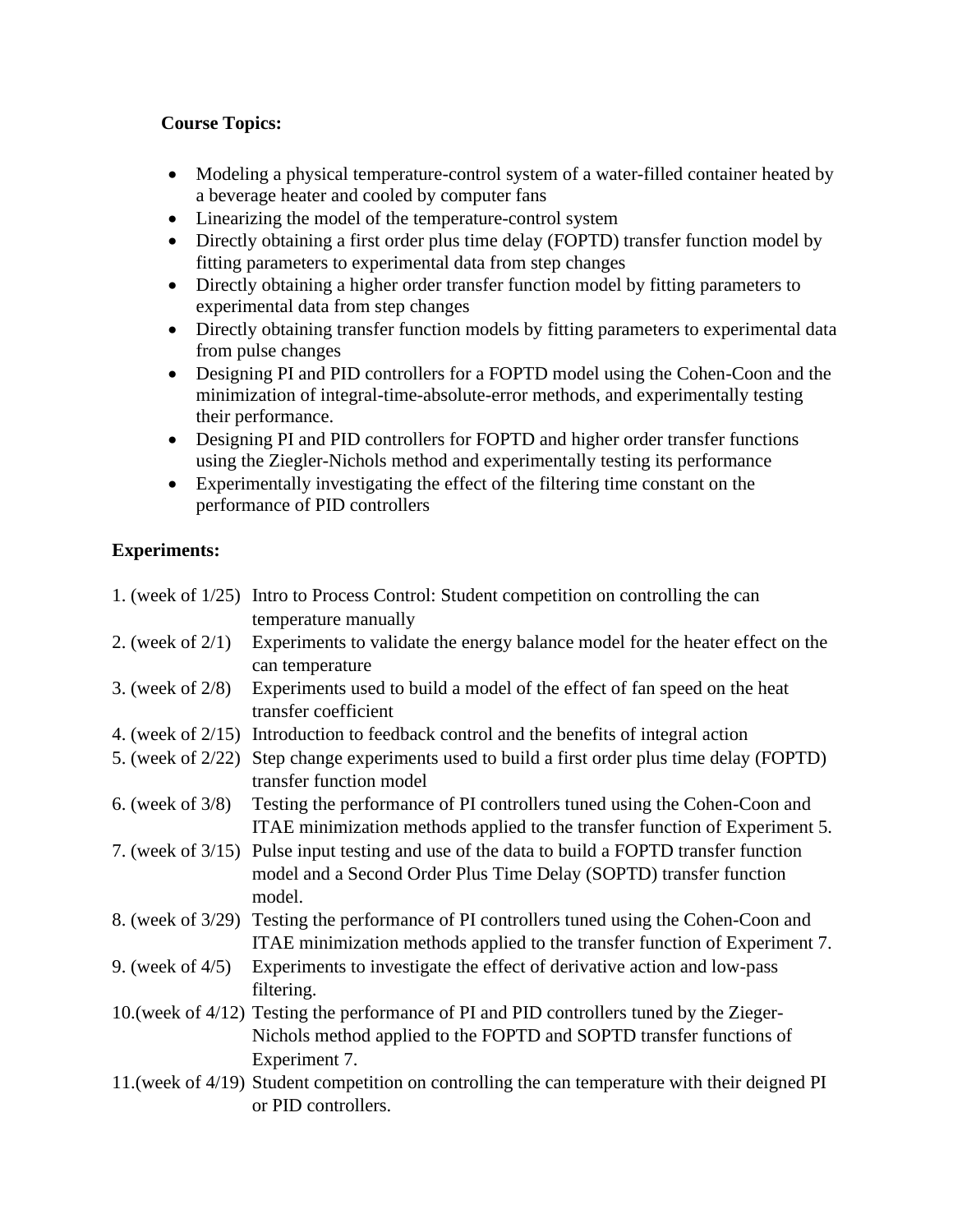**Required Text:** None. Instructor notes are posted in the CANVAS learning management site.

**Computer:** Laptop computer running **Windows** and Excel is **required**

**Additional Requirement:** Arduino-based equipment for conducting experiments (provided)

## **Attendance Policy:**

Attendance is required. Excused absences must be consistent with university policies in the undergraduate catalog [\(https://catalog.ufl.edu/ugrad/current/regulations/info/attendance.aspx\)](https://catalog.ufl.edu/ugrad/current/regulations/info/attendance.aspx) and require appropriate documentation. Unexcused absences will significantly impact the class participation grade (see below).

#### **Course Assessment**:

| - Lab reports                                                                        | 75% |
|--------------------------------------------------------------------------------------|-----|
| Each report question (or part of it) will be graded in a scale from 0 to 3, with a 3 |     |
| earned only for perfect answers. Some assignments involve performing experiments.    |     |
| - Final Controller Design Contest                                                    | 20% |
| - Class attendance $\&$ participation                                                | 5%. |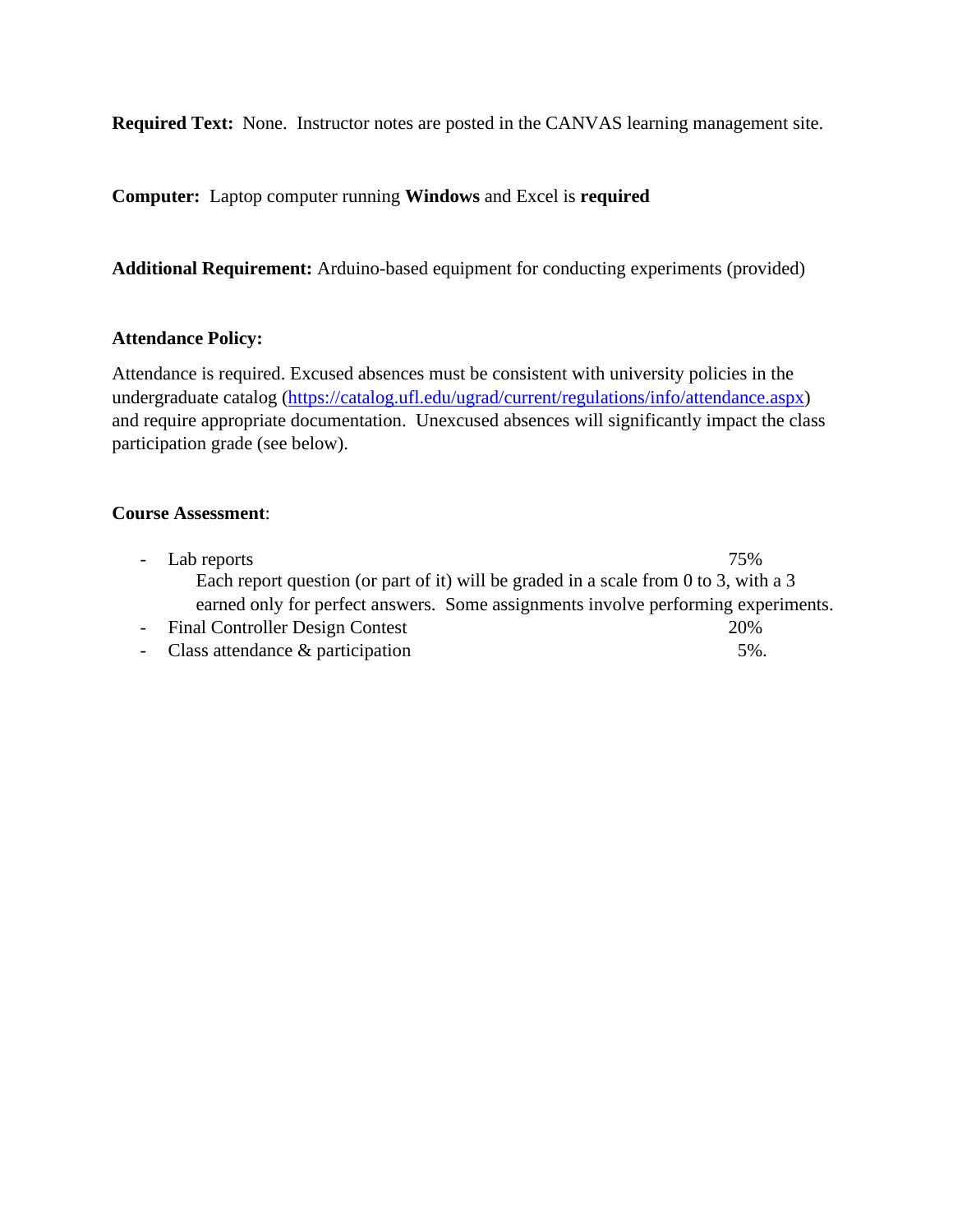## **Detailed Explanation of Grading:**

1. For each student, Overall Points are calculated as follows:

Overall Points =  $0.75 *$  Lab Report Grade +  $0.20 *$  Final Controller Design Grade + 0.05 \* Class Participation Grade

where

- Lab Report Grade  $=$  (Total report points earned)/(maximum possible points)  $*100$
- Class participation grade:
	- 88 if student never misses class (without excuse) and never speaks or messages. This number is multiplied by the fraction of times the student was present in class. Then the grade is raised according to how frequently a student answers or asks questions. Corrections of my lecture errors are especially noted. Also, participation during breakout room problem solving sessions may have a positive impact
- 2. The students are sorted in the order of decreasing overall points. Grades are then decided as follows:

Division between A and A- : Largest gap between two students with  $90 \ge$  overall points  $> 85$ Division between A- and  $B_{+}$ : Largest gap between two students with  $85 \ge$  overall points  $> 80$ Division between B+ and B : Largest gap between two students with  $80 \ge$  overall points  $> 75$ Division between B and B-: Largest gap between two students with  $70 \ge$  overall points  $> 65$ Division between B- and C+ : Largest gap between two students with  $65 \ge$  overall points  $> 60$ Division between C+ and C : Largest gap between two students with  $60 \ge$  overall points  $> 55$ **Division between C and C-**: overall points  $>$  = 50 (no gap here, 50 is C, 49.9 C-) Division between C- and D+ : Largest gap between two students with  $40 \ge$  overall points  $> 35$ Division between D+ and D : Largest gap between two students with  $30 \ge$  overall points  $> 25$ Division between D and D- : Largest gap between two students with  $5 \ge$  overall points  $\ge$  0 (never happens)

E: Given to students for honesty violations

The class participation grade is designed so that a student who attends class regularly will not have an A grade lowered even if s/he never speaks. It helps attending students with lower overall points.

**Other: Do not hesitate to ask questions** both in class and outside class.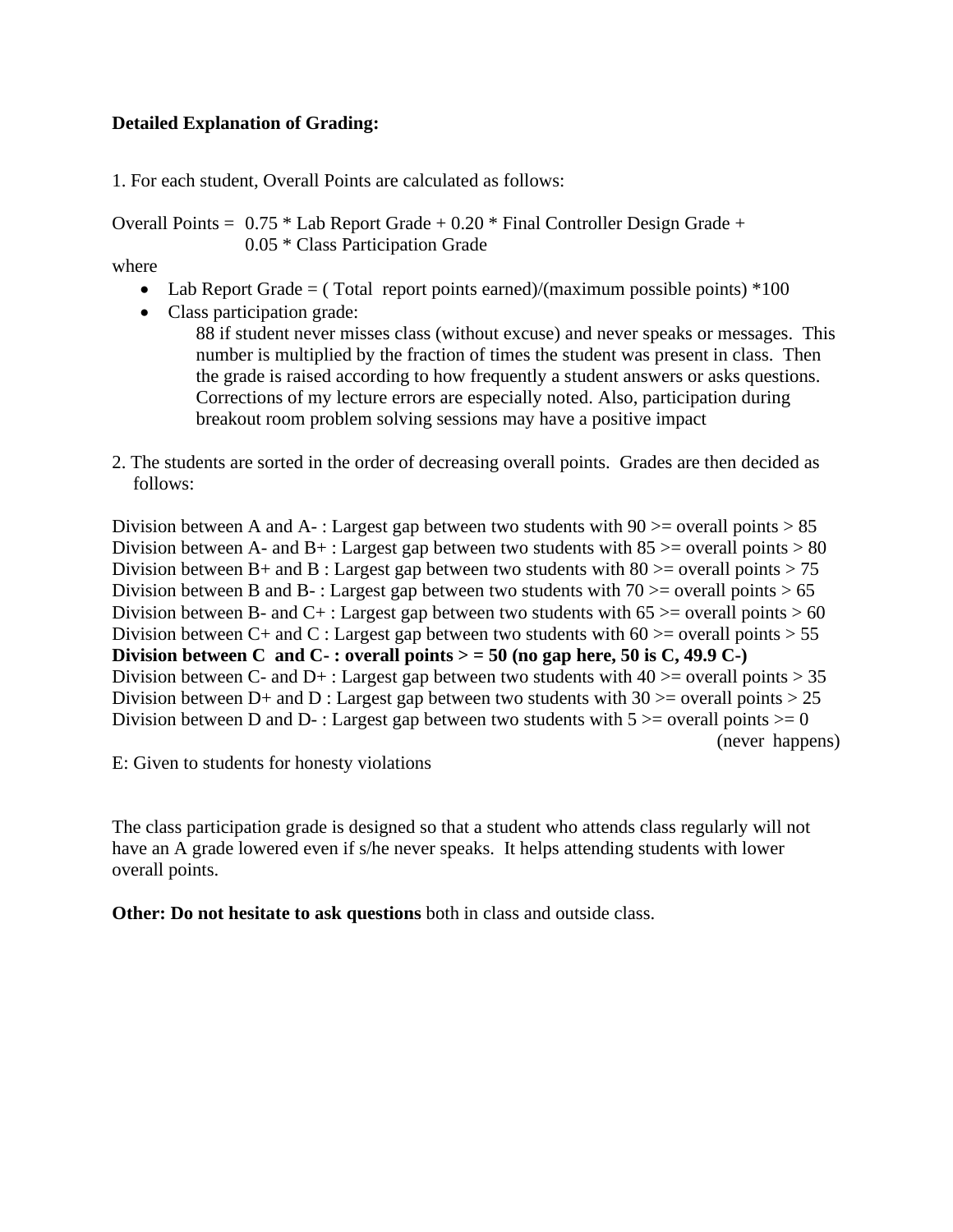# **ADDITIONAL INFORMATION**

#### *Class Recordings*

Our class sessions may be audio visually recorded for students in the class to refer back and for enrolled students who are unable to attend live. Students who participate with their camera engaged or utilize a profile image are agreeing to have their video or image recorded. If you are unwilling to consent to have your profile or video image recorded, be sure to keep your camera off and do not use a profile image. Likewise, students who un-mute during class and participate orally are agreeing to have their voices recorded. If you are not willing to consent to have your voice recorded during class, you will need to keep your mute button activated and communicate exclusively using the "chat" feature, which allows students to type questions and comments live. As in all courses, unauthorized recording and unauthorized sharing of recorded materials is prohibited.

## *Students Requiring Accommodations*

Students with disabilities requesting accommodations should first register with the Disability Resource Center (352-392-8565, https://www.dso.ufl.edu/drc) by providing appropriate documentation. Once registered, students will receive an accommodation letter which must be presented to the instructor when requesting accommodation. Students with disabilities should follow this procedure as early as possible in the semester.

## *Course Evaluation*

Students are expected to provide professional and respectful feedback on the quality of instruction in this course by completing course evaluations online via GatorEvals. Guidance on how to give feedback in a professional and respectful manner is available at [https://gatorevals.aa.ufl.edu/students/.](https://gatorevals.aa.ufl.edu/students/) Students will be notified when the evaluation period opens, and can complete evaluations through the email they receive from GatorEvals, in their Canvas course menu under GatorEvals, or via [https://ufl.bluera.com/ufl/.](https://ufl.bluera.com/ufl/) Summaries of course evaluation results are available to students at [https://gatorevals.aa.ufl.edu/public-results/.](https://gatorevals.aa.ufl.edu/public-results/)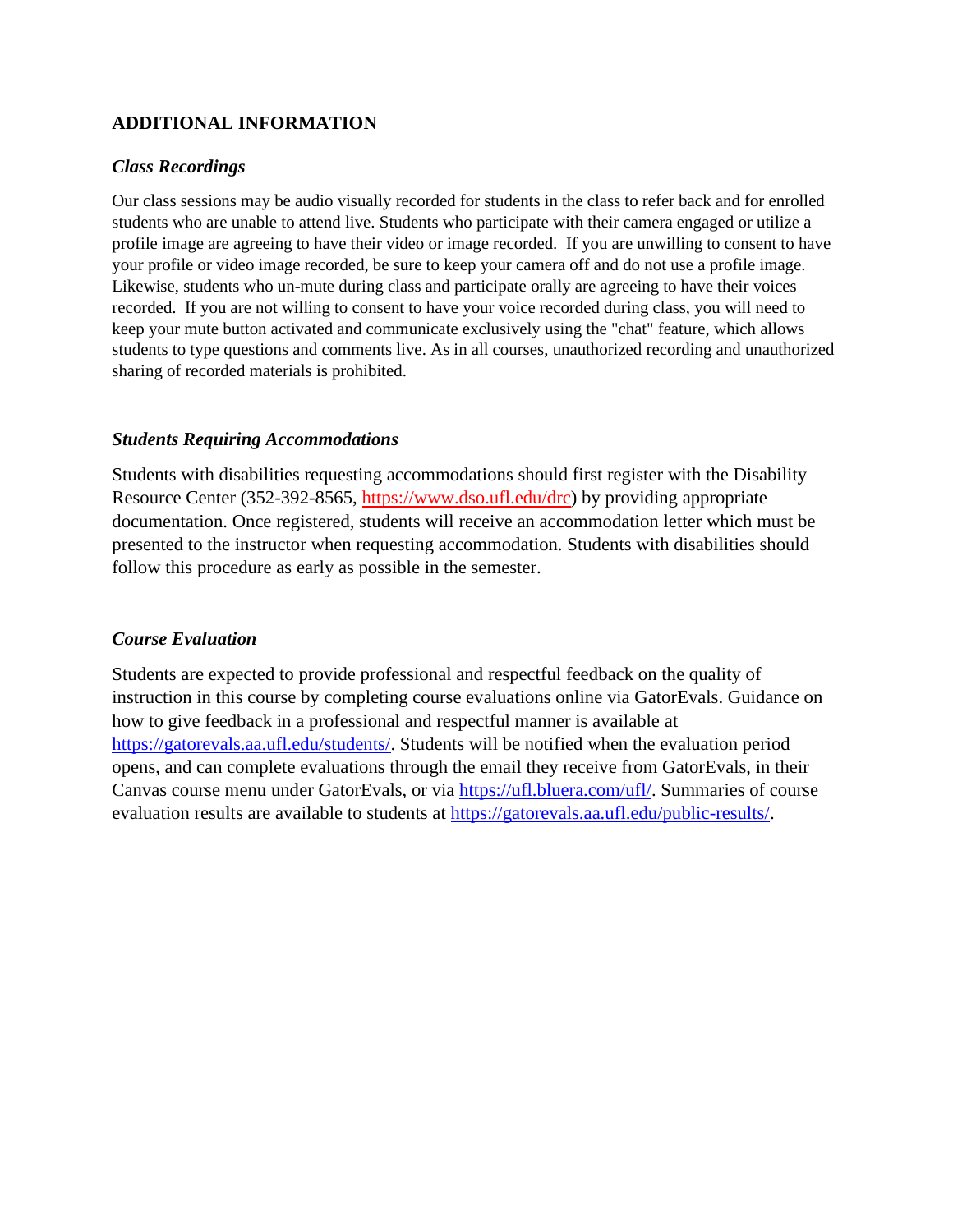## *University Honesty Policy*

UF students are bound by The Honor Pledge which states, "We, the members of the University of Florida community, pledge to hold ourselves and our peers to the highest standards of honor and integrity by abiding by the Honor Code. On all work submitted for credit by students at the University of Florida, the following pledge is either required or implied: "On my honor, I have neither given nor received unauthorized aid in doing this assignment." The Honor Code (https://www.dso.ufl.edu/sccr/process/student-conduct-honor-code/) specifies a number of behaviors that are in violation of this code and the possible sanctions. Furthermore, you are obligated to report any condition that facilitates academic misconduct to appropriate personnel. If you have any questions or concerns, please consult with the instructor of this class.

# *Commitment to a Safe and Inclusive Learning Environment*

The Herbert Wertheim College of Engineering values broad diversity within our community and is committed to individual and group empowerment, inclusion, and the elimination of discrimination. It is expected that every person in this class will treat one another with dignity and respect regardless of gender, sexuality, disability, age, socioeconomic status, ethnicity, race, and culture.

If you feel like your performance in class is being impacted by discrimination or harassment of any kind, please contact your instructor or any of the following:

- Your academic advisor (Me or Cynthia Sain)
- Robin Bielling, Director of Human Resources, 352-392-0903, rhielling@eng.ufl.edu
- Curtis Taylor, Associate Dean of Student Affairs, 352-392-2177, [taylor@eng.ufl.edu](mailto:taylor@eng.ufl.edu)
- Toshikazu Nishida, Associate Dean of Academic Affairs, 352-392-0943, [nishida@eng.ufl.edu](mailto:nishida@eng.ufl.edu)

## *Software Use*

All faculty, staff, and students of the University are required and expected to obey the laws and legal agreements governing software use. Failure to do so can lead to monetary damages and/or criminal penalties for the individual violator. Because such violations are also against University policies and rules, disciplinary action will be taken as appropriate. We, the members of the University of Florida community, pledge to uphold ourselves and our peers to the highest standards of honesty and integrity.